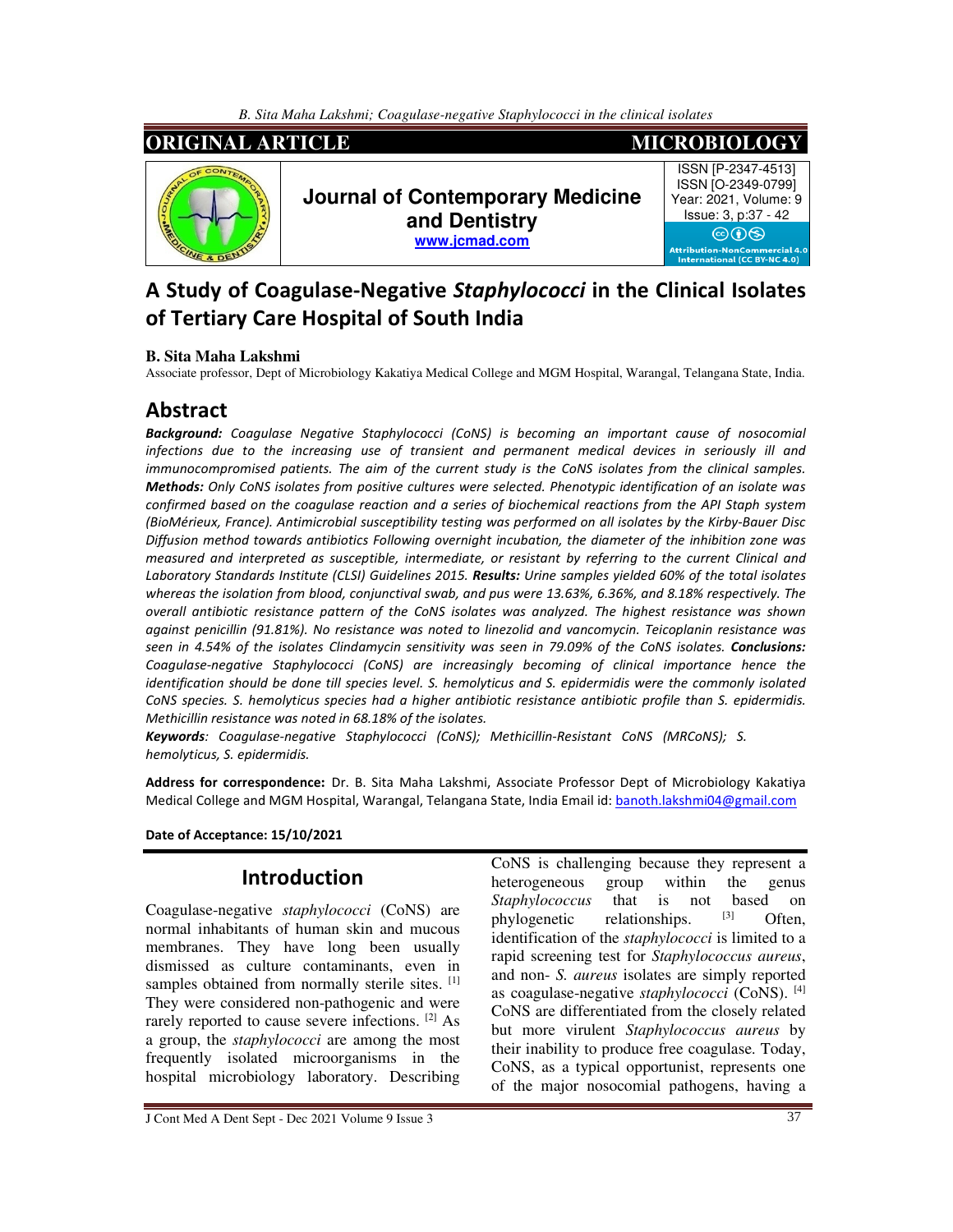substantial impact on human life and health. They are particularly associated with the use of indwelling or implanted foreign bodies, which are indispensable in modern medicine. [2] *Staphylococcus epidermidis* and *Staphylococcus hemolyticus* are the most isolated species from clinical samples among CoNS.  $[1, 5, 6]$  CoNS infections occur more commonly in patients on corticosteroid therapy, those undergoing hemodialysis, or those with implanted catheters or prosthetic valves. [7] numerous reports during the last several decades have demonstrated that certain nosocomial genotypes of CoNS have been established as opportunistic pathogens in healthcare settings. [8] After admission to the hospital and especially after exposure to multiple courses of antibiotics or surgical prophylaxis, patients become colonized with multi-drug resistant CoNS species such as *Staphylococcus haemolyticus.* <sup>[9]</sup> CoNS are the most frequent cause of late-onset sepsis among newborn infants in neonatal intensive care units (NICU) worldwide. Bloodstream isolates are frequently antibiotic-resistant, similar to CoNS isolates from NICU personnel and NICU sites. [10] CoNS are the most common cause of nosocomial bloodstream infection, responsible for 30% to 40% of these infections. Coagulasenegative bacteremia occurs because of longterm usage of indwelling central venous catheters, administration of parenteral nutrition and previous antibiotics, co-morbid conditions in the patient including malignancy other predisposing factors like intensive-care unit stay, non-adherence to infection control practices like hand washing by medical staff. [6] With this background, we in the current study tried to study the CoNS isolates from the clinical samples of our tertiary care hospital.

## **Materials and Methods**

This cross-sectional study was conducted in the Department of Microbiology, Kakatiya Medical College, and MGM Hospital, Warangal, Telangana State. Institutional Ethical Committee Permission was obtained for the study. Ethical clearance was obtained for the study. N=110 samples were collected during the study period. CoNS isolates from positive cultures were selected. CoNS isolates with untraceable clinical records, duplicate CoNS samples from the same patient, and isolates inoculated from blood

originating from other sterile sites, such as cerebrospinal fluid and peritoneal dialysis fluid blood, were excluded from this study. Phenotypic identification of an isolate was confirmed based on the coagulase reaction and a series of biochemical reactions from the API Staph system (BioMérieux, France). Antimicrobial susceptibility testing was performed on all isolates by the Kirby-Bauer Disc Diffusion method towards antibiotics. Following overnight incubation, the diameter of the inhibition zone was measured and interpreted as susceptible, intermediate, or resistant by referring to the current Clinical and Laboratory Standards Institute (CLSI) Guidelines 2015. In this study, the zone of inhibition for vancomycin disc was interpreted according to the 2008 CLSI Guidelines. Nosocomial acquired was defined as isolates that were positive from blood cultures taken 48 hours or more after hospital admission, the species identification, antimicrobial susceptibility testing results, as well as data collected from the proforma, were entered into the Statistical Program for Social Sciences (SPSS) version 22 for analysis.

### **Results**

A total of n=110 CoNS isolates were obtained during the study period from various clinical samples. Sex-wise distribution of the patients showed that  $n=78(70.9 \%)$  of the CoNS isolation were from female patients and  $n=32(29.09\%)$ , were from male cases. Among the various age groups, the age group of 21- 30 yrs showed the highest isolation of CoNS  $n=26(23.63%)$  followed by 41-50 yrs  $n=18(16.36\%)$ ,  $n=17(15.45\%)$  in  $11-20$  years age group,  $n=15(16.36%)$  in  $1 - 10$  years age group,  $n=12(10.91\%)$  in  $31 - 40$  and  $51 - 60$ years age groups and  $n=10(9.09%)$  in  $61 - 70$ years age group. Urine samples yielded 60% of the total isolates whereas the isolation from blood, conjunctival swab, and pus were 13.63%, 6.36%, and 8.18% respectively (Table 1).

Among the CoNS isolated inwards the most common was surgery wards n=26(23.63%) cases, followed by n=21(19.09%) in the Medical ward and ICU ward. Pediatric wards had  $n=12(10.9\%)$  and Gynec ward  $n=8(7.27\%)$  and other areas depicted in figure 1.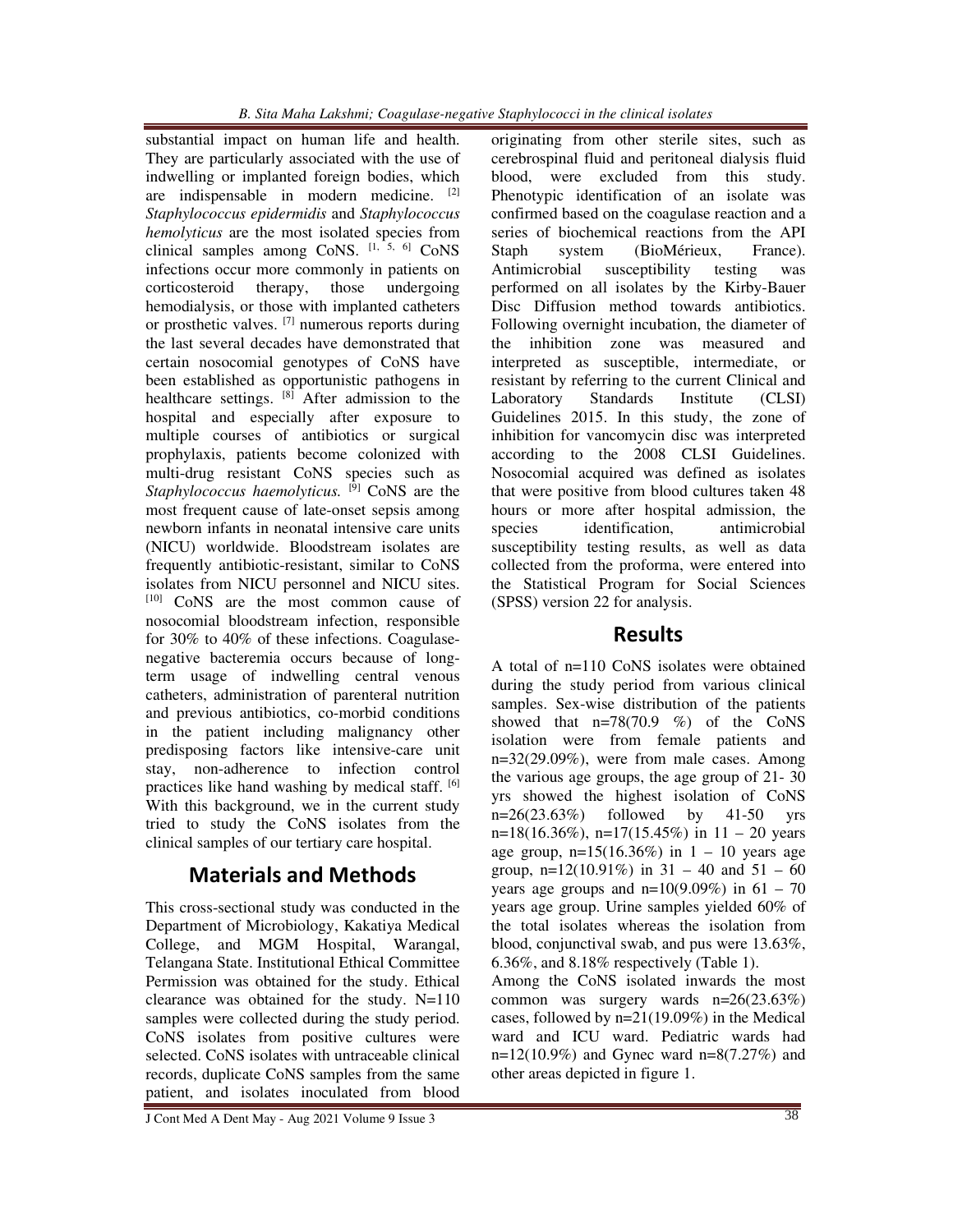| <b>Table 1:</b> Distribution of different CoNS species in various clinical samples |                |                   |               |               |            |             |                  |
|------------------------------------------------------------------------------------|----------------|-------------------|---------------|---------------|------------|-------------|------------------|
| Sample                                                                             | S. hemolyticus | S. epidermidis    | S. warneri    | S. schleiferi | S. capitis | S. cohnii   | S. saprophyticus |
| Urine                                                                              | 41             | 10                |               |               |            | 2           |                  |
| <b>Blood</b>                                                                       | 7              | 4                 |               |               | 2          | $\Omega$    | $\theta$         |
| Conjunctival<br>swab                                                               |                | 3                 | $\mathcal{L}$ |               | $\Omega$   | $\Omega$    | $\Omega$         |
| Endotracheal<br>tip                                                                | 4              | 0                 | $\Omega$      | $\Omega$      | $\Omega$   | $\Omega$    | 0                |
| Pus                                                                                |                |                   |               | 0             | $\Omega$   | $\Omega$    | $\Omega$         |
| Central line                                                                       |                | 0                 | $\Omega$      | $\Omega$      | $\Omega$   | $\Omega$    | $\Omega$         |
| <b>HVS</b>                                                                         | $\mathfrak{D}$ | 0                 | $\Omega$      | $\Omega$      | $\Omega$   | $\Omega$    | $\Omega$         |
| Cervical<br>swab                                                                   |                | 0                 | $\Omega$      | $\Omega$      | $\Omega$   | $\Omega$    | 0                |
| Nasal swab                                                                         | 3              | $\Omega$          | $\Omega$      | $\Omega$      | $\Omega$   | $\Omega$    | $\Omega$         |
| Vault swab                                                                         |                | 0                 | $\Omega$      | $\Omega$      | $\Omega$   | $\Omega$    | $\Omega$         |
| UVC tip                                                                            |                | 0                 | $\Omega$      | $\Omega$      | $\Omega$   | $\Omega$    | $\Omega$         |
| Total                                                                              | $67(60.90\%)$  | 20<br>$(18.18\%)$ | $7(6.36\%)$   | $7(6.36\%)$   | (2.73)     | $2(1.81\%)$ | $(3.64\%)$       |

*B. Sita Maha Lakshmi; Coagulase-negative Staphylococci in the clinical isolates*





The clinical picture of patients with culturepositive CoNS, the majority of cases were isolated from Surgical, Medical, and ICU wards. Most of these patients have abnormal temperatures of 38 °C. The white blood cell counts showed 40% had abnormal counts (leucocytosis or leucopenia) 28% of patients were found with thrombocytopenia. These parameters indicate true infection and will help in interpreting the significance of blood culture positivity rates. It was found that the majority of patients with culture-positive CoNS had underlying risk factors that predisposed them to infection. The overall antibiotic resistance pattern of the CoNS isolates was analyzed. The highest resistance was shown against penicillin (91.81%). No resistance was noted to linezolid and vancomycin. Teicoplanin resistance was seen in 4.54% of the isolates (Table 2) Clindamycin sensitivity was seen in 79.09% of the CoNS isolates. Erythromycin-induced clindamycin resistance was noted in 7% and constitutive clindamycin resistance was seen in 16% of the isolates. The antibiotic resistance pattern of various species was compared and almost all species showed the highest resistance to penicillin. Teicoplanin resistance was seen in *S. epidermidis* and *S. hemolyticus* Resistance was low to amikacin in all species except *S. capitis* (100%) and *S. schleiferi* (40%).

|               | Table 2: Antibiotic sensitivity pattern Coagulase-negative |
|---------------|------------------------------------------------------------|
| Staphylococci |                                                            |

| ompnywww.<br>Antibiotic        | concentration<br>$(\mu g/ml)$ | Sensitive<br>-N<br>$(\%)$ | Resistant N<br>$(\%)$ |
|--------------------------------|-------------------------------|---------------------------|-----------------------|
| Cotrimoxazole                  | $\overline{c}$                | 59 (53.63)                | 51 (46.36)            |
| Penicillin                     | 8                             | 09(8.18)                  | 101 (91.81)           |
| Amoxycillin<br>Clavulanic acid | 20/10                         | 43 (39.09)                | 67(60.9)              |
| Amikacin                       | 8                             | 98 (89.09)                | 12(10.9)              |
| Gentamycin                     | 8                             | 74 (67.27)                | 36 (32.73)            |
| Chloramphenicol                | 30                            | 85 (77.27)                | 25(22.72)             |
| Ciprofloxacin                  | 2                             | 51 (46.36)                | 59 (53.63)            |
| Clindamycin                    | $\overline{2}$                | 87 (79.09)                | 23(20.9)              |
| Erythromycin                   | $\overline{4}$                | 43 (39.09)                | 67(60.6)              |
| Cefoxitin                      | 4                             | 35 (31.81)                | 75 (68.18)            |
| Teicoplanin                    | 30                            | 105 (95.45)               | 5(4.54)               |
| Linezolid                      | 30                            | 110 (100.0)               | 0(0.00)               |
| Vancomycin                     | 8                             | 110 (100.0)               | 0(0.00)               |

Of the n=25 clinically significant isolates n=22(88%) were methicillin-resistant CoNS (MRCoNS) depicted in table 3. Statistical analysis found a significant association between the significant bloodstream infections and MRCoNS (p=0.0241). Methicillin resistance was high in all species but comparatively less in *S. saprophyticus* and *S. epidermidis*. Of the  $n=25$  cases  $n=14(56\%)$ , were diagnosed with sepsis and n=8(32%) with catheter-related bloodstream infection an n=3(12%) with nosocomial pneumonia.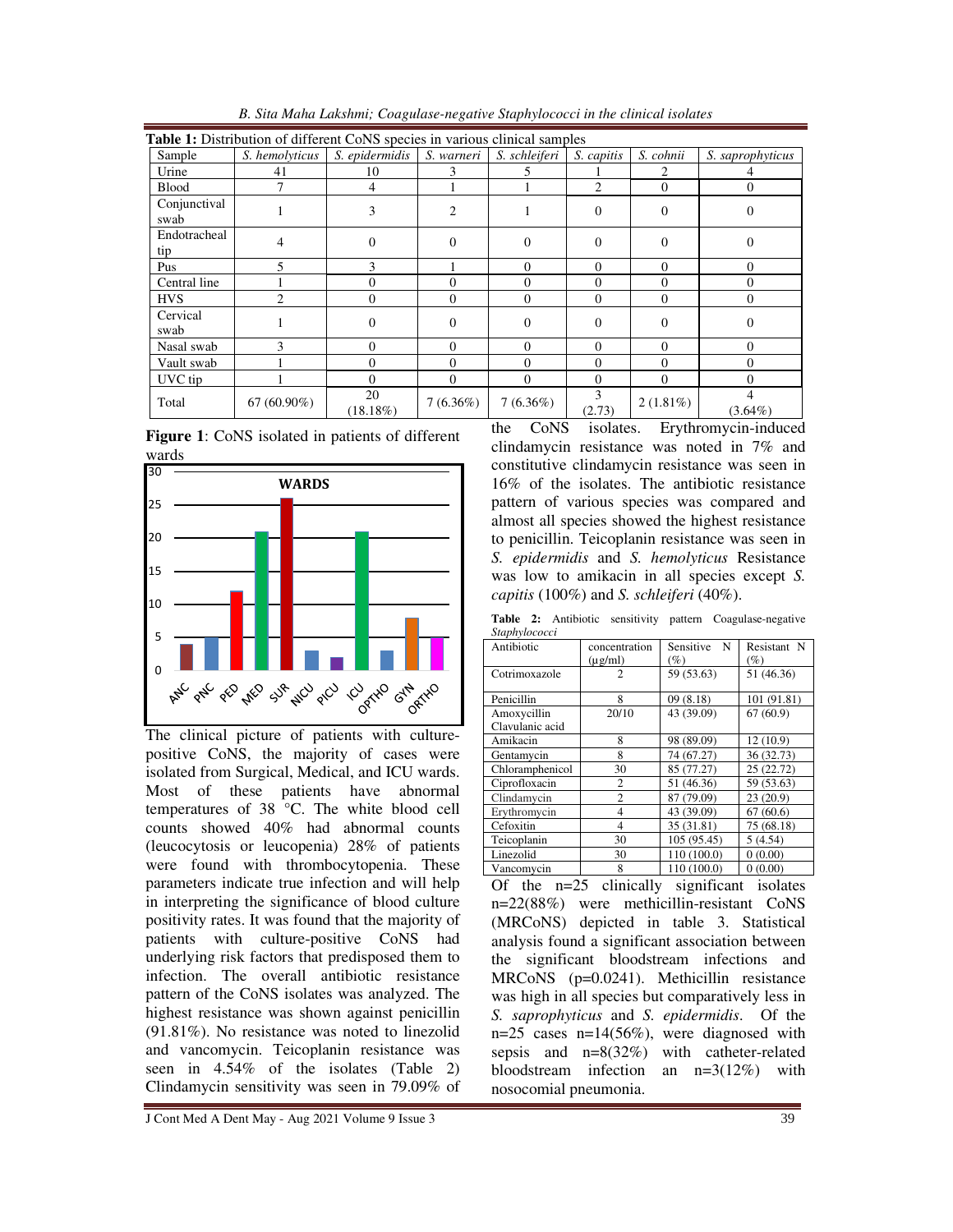|  |  | B. Sita Maha Lakshmi; Coagulase-negative Staphylococci in the clinical isolates |  |
|--|--|---------------------------------------------------------------------------------|--|
|--|--|---------------------------------------------------------------------------------|--|

|           | Table 3: Association between MRCoNS and significant |  |  |
|-----------|-----------------------------------------------------|--|--|
| infection |                                                     |  |  |

| CoNS          | $N=110$       | Significant |    | p-value   |
|---------------|---------------|-------------|----|-----------|
| isolates      |               | infection   |    |           |
|               |               | Yes         | No |           |
| <b>MRCoNS</b> | 75(68.18%)    | 22          | 53 |           |
| <b>MSCoNS</b> | $35(31.81\%)$ |             | 32 | $0.0214*$ |
| . .<br>.      |               |             |    |           |

\* significant

### **Discussion**

Coagulase-negative *Staphylococci* (CoNS) have assumed a great pathogenic potential and are being recognized as important agents of nosocomial infection. [11] They are responsible for high morbidity and mortality mainly in hospitalized patients and usually show multidrug resistance.  $[12]$  The cause for this should be thought of in the ability of CoNS to create biofilm whereby they pose a particular threat for people with valve prostheses and the ones with implants or catheters. [13] The clinical significance of CoNS species continues to increase as strategies in medical practice lead to more invasive procedures. Hospitalized patients that are immunocompromised and/ or suffering from chronic diseases are most vulnerable to infections by coagulase-negative *staphylococci*. Since CoNS are widespread on the human body and can produce very large populations, distinguishing true pathogens from contaminating flora is a serious challenge. [14] In the present study CoNS, isolation was more from female patients (70.9 %). Usha et al.,  $[5]$ have found coagulase-negative *staphylococci*, the isolates from the male patients constituted 59 %. In another study by Sheikh et al.,  $^{[15]}$  from Africa 57.5% of the CoNS isolates belonged to males. One of the reasons for female predominance in this study could be because of a larger number of urine samples from the female patients which were collected. The highest number of isolation of CoNS  $n=26(23.63%)$  was from  $21 - 30$  years followed by 41-50 yrs n=18 (16.36%) cases. Usha et al., [5] in their study found out that CoNS bloodstream infections were common in neonates whereas the other infections predominated in the age group between 30 yrs and 40 yrs. In the present study, Urine samples yielded 60% of the total isolates whereas the isolation from blood, conjunctival swab, and pus were 13.63%, 6.36%, and 8.18% respectively. Sheik et al.,  $^{[15]}$  found in their study that most of the CoNS were isolated from urine samples (51.5%) followed by blood (25.4%). Sharma et al., [14] also obtained a majority of their study isolates from urine samples (36%) followed by blood samples (27%) which is like the present study. Goyal et al.,  $[16]$  study showed an isolation rate of 38.2% from wound infections, 28.4% from urine samples, and 14.7% from blood samples which is quite different from our study. In the present study, *S. hemolyticus* (67.90%) and *S. epidermidis* (18.18%) were the commonly isolated species of CoNS from various clinical samples followed by *S. warneri*  and *S. schleiferi* in (6.36%) each. Chaudary et al., from Andhra Pradesh in their study, also found out *S. hemolyticus* as the predominant CoNS isolate which is like our study. [17] Goyal et al., [16] reported *S. epidermidis* (41%) as the predominant isolate followed by *S. hemolyticus*  (14.7%). In a study from Saudi Arabia also the majority of the isolates from the blood of neonates was *S. epidermidis* but the frequency of isolation was much higher  $(75.8\%)$ . [12] Higher isolation of *S. epidermidis* (82.3%) was shown in a study by Mohan et al.,  $[18]$  In the present study highest resistance was shown to penicillin (91.81%). Sheikh et al.,  $^{[15]}$  found the resistance against ampicillin, penicillin, and amoxicillin were 88.1%, 83.6%, and 64.9% respectively which shows the penicillin resistance is similar to the present study.  $[15]$ Resistance to the amoxicillin-clavulanic acid combination was noted in 60.9% of the isolates in our study which is comparable with the study by Veena et al., <sup>[19]</sup> where it was 69%.77 Mohan et al., [18] on the other hand observed a lower (28.6%) resistance to amoxicillin-clavulanic acid in their study. Other studies by Usha et al.,  $[5]$  and Sharma et al.,  $[14]$  showed a higher resistance rate of 89% and 85% respectively. Among aminoglycosides, amikacin showed a lower resistance of 10.9% which is similar to the studies by Usha et al.,  $^{[5]}$  (21%) and Mohan et al.,  $^{[18]}$  (16.6%). Gentamicin resistance was higher (30.73%) in the present study as well as others. [5, 14, 18]

Ciprofloxacin resistance was shown by 53.63% of the CoNS isolates in the present study. Similar results were obtained by Mohan et al.,  $[18]$  (51%) whereas Sharma et al.,  $[14]$  noted a slightly higher resistance rate (76%). Resistance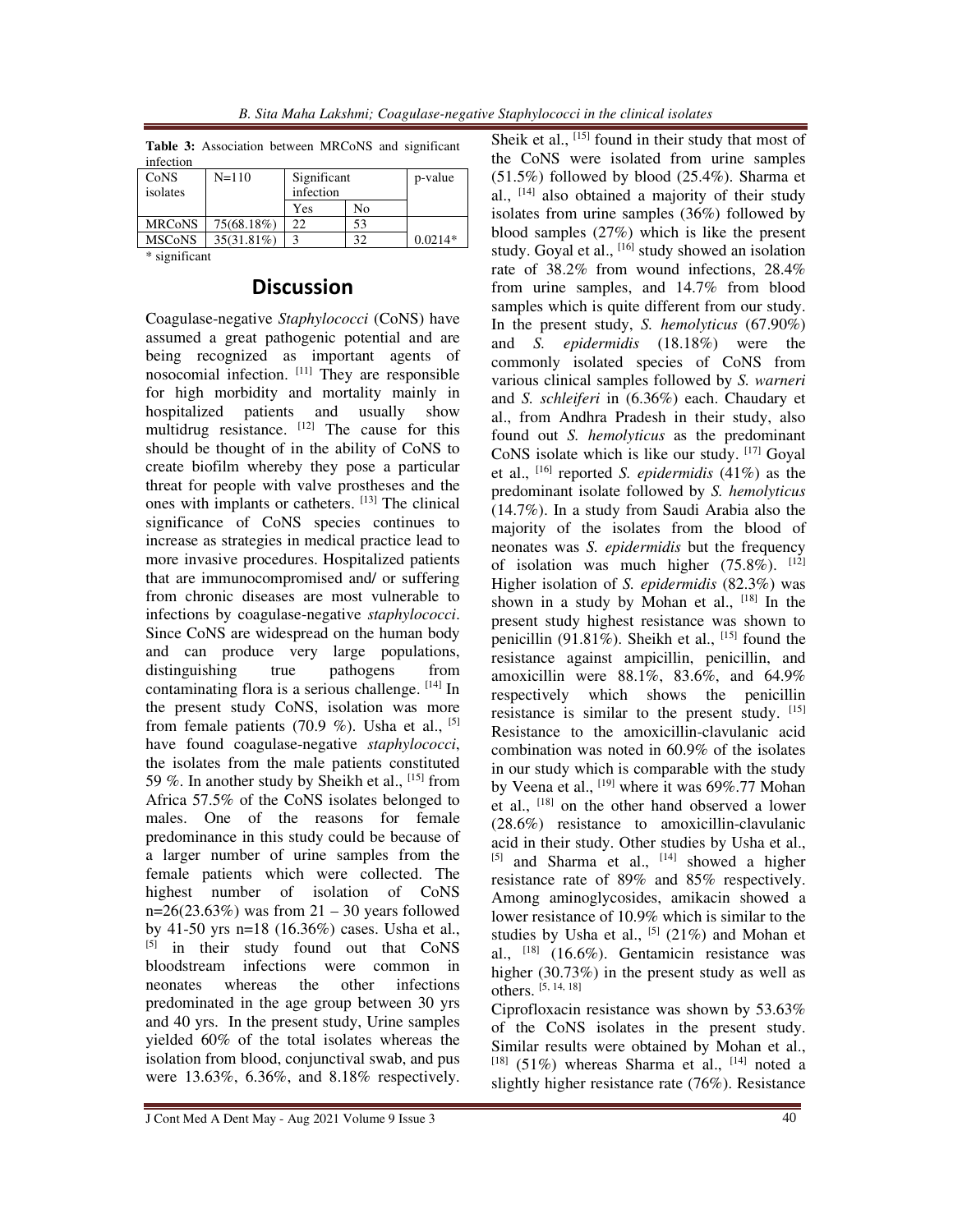to cotrimoxazole was 46.36% in the present study which correlates with the studies by Veena et al.,  $^{[19]}$  and Usha et al.,  $^{[5]}$  whereas Sharma et al.,  $[14]$  in their study recorded a resistance rate of 85%.73 Erythromycin resistance was noted in 60.6% isolates in the present study whereas resistance rates to erythromycin were as high as 84% and low as 27.9% were obtained in other studies. [14, 18] Teicoplanin resistance was seen in 4.54% of the study isolates in the present study. In a study from China comparing the antibiotic resistance pattern of CoNS over a period of 2004 to 2009, there was an increase in the teicoplanin resistance from no resistance noted till 2007 and 6.7% resistance in 2009. [20] Teicoplanin resistance of 2.7% was observed in Begum et al., [9] study but no teicoplanin resistance was noted in a study from Amritsar and in a Turkish study. [6] Methicillin-resistant coagulasenegative *staphylococci* are emerging nosocomial pathogens and act as a reservoir of drug resistance genes. [11] Methicillin resistance was seen in 68.18% of the isolates in our study which is similar to the observations of Chaudary et al.,  $^{[17]}$  and Koksal in their studies.  $^{[5]}$  In the study by Sheikh et al.,  $^{[15]}$  maximum resistance was shown against oxacillin (94%) whereas Usha et al.,  $\left[\begin{array}{cc}5\end{array}\right]$  noted a comparatively lower methicillin resistance in their study (56%). In addition, the methicillin-resistant CoNS isolates also revealed higher resistance to the other groups of antibiotics when compared with their methicillin-sensitive counterparts. This is similar to the findings of Koksal et al.,  $[6]$  and Sharma et al., [14]

# **Conclusion**

Coagulase-negative *Staphylococci* (CoNS) are increasingly becoming of clinical importance hence the identification should be done till species level. *S. hemolyticus* and *S. epidermidis*  were the commonly isolated CoNS species. *S. hemolyticus* species had a higher antibiotic resistance antibiotic profile than *S. epidermidis*. Methicillin resistance was noted in 68.18% of the isolates. The increase in the methicillin resistance and multidrug resistance among CoNS should be viewed with critical importance because the therapeutic options for multidrugresistant CoNS are reducing.

*Conflict of Interest***: None**  *Source of support***: Nil**  *Ethical Permission***: Obtained** 

### **References**

- 1. Piette A, Verschraegen G. Role of Coagulase-Negative *Staphylococci* In Human Disease. Vet Microbiol 2009; 134(1-2): 45-75.
- 2. Asangi SY, Mariraj J, Sathyanarayan MS, Nagabhushan, Rashmi. Speciation Of Clinically Significant Coagulase Negative *Staphylococci* and Their Antibiotic Resistant Patterns In A Tertiary Care Hospital. Int J Biol Med Res 2011; 2(3): 735-739.
- 3. Becker K. Heilmann C, Peters G. Coagulase-Negative *Staphylococci*. Clin Microbiol Rev 2014; 27(4): 870 - 926.
- 4. Kleeman KT, Bannerman TL, Kloos WE. Species Distribution of CoagulaseNegative Staphylococcal Isolates at A Community Hospital and Implications For Selection of Staphylococcal Identification Procedures. J Clin Microbiol 1993; 31(5): 1318-21.
- 5. Usha MG, Shwetha DC, Vishwanath G. Speciation of Coagulase Negative Staphylococcal Isolates from Clinically Significant Specimens and Their Antibiogram. Indian J Pathol Microbiol 2013; 56(3): 258-260.
- 6. Koksal F, Yasar H, Samasti M. Antibiotic resistance patterns of coagulase-negative *staphylococcus* strains isolated from blood cultures of septicemic patients in Turkey. Microbiological Research 2009; 164: 404- 10.
- 7. May L, Klein EY, Rothman RE, Laxminarayan R. Trends in Antibiotic Resistance in Coagulase-Negative *Staphylococci* in the United States, 1999 to 2012. Antimicrob Agents Chemother 2014; 58(3): 1404–09.
- 8. Widerström M, Wiström J, Sjöstedt A, Monsen T. Coagulase-negative *Staphylococci*: update on the molecular epidemiology and clinical presentation, with a focus on *Staphylococcus epidermidis* and *Staphylococcus saprophyticus*. Eur J Clin Microbiol Infect Dis 2012; 31: 7–20.

J Cont Med A Dent May - Aug 2021 Volume 9 Issue 3